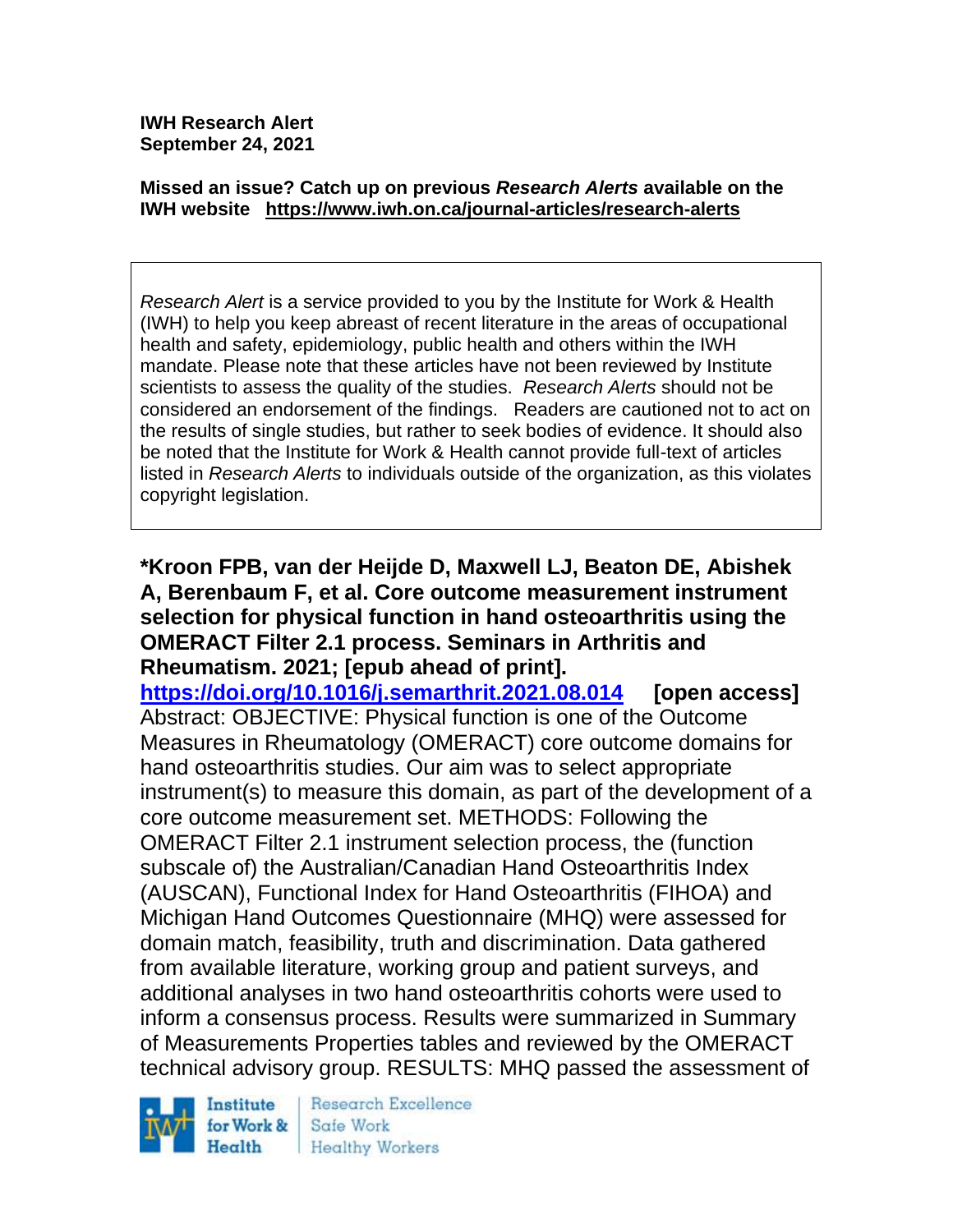domain match and feasibility by the working group and patient research partners. For AUSCAN important limitations in feasibility were noted, but domain match was good. FIHOA did not pass the assessment and was not taken through the follow-up assessment. Based on published literature, reliability and construct/longitudinal validity of both MHQ and AUSCAN fulfilled OMERACT standards. While clinical trial discrimination and thresholds of meaning were good for AUSCAN, results for MHQ were ambiguous. CONCLUSION: MHQ was provisionally endorsed as OMERACT core outcome measure for the core domain physical function. While AUSCAN may have better metric properties than MHQ, it received provisional endorsement as a second measure of function due to important feasibility issues. A research agenda to merit full endorsement was set

#### **\*Robson LS, Landsman V, Latour-Villamil D, Lee H, and Mustard C. Unionisation and injury risk in construction: a replication study. Occupational & Environmental Medicine. 2021; [epub ahead of print].**

**<https://doi.org/10.1136/oemed-2021-107617> [open access]** Abstract: Objective: To replicate, in a more recent time period, a previous cross-sectional study to estimate the association between unionisation and the risk of workers' compensation injury claims. Methods: The sampling frame was workers' compensation company account records in the industrial, commercial and institutional construction sector in the province of Ontario, Canada, 2012-2018. Company unionisation status was determined through linkage with records of unionised contractors. Outcomes were cumulative counts of workers' compensation injury claims, aggregated to company business. Risk ratios were estimated with multivariable negative binomial regression models. Models were also fit separately to losttime claims stratified by company size. Results: Business unionisation was associated with a lower lost-time claim incidence (crude risk ratio, CRR=0.69, 95% CI 0.65 to 0.74); adjusted risk ratio, ARR=0.75, 95% CI 0.71 to 0.80). In subgroup analyses, the magnitude of the ARR declined as company size decreased and was not statistically significant for the smallest-sized companies of =4 fulltime equivalent employees. Unionisation was associated (positively) with the incidence of no-lost-time claims in a crude model, but not in

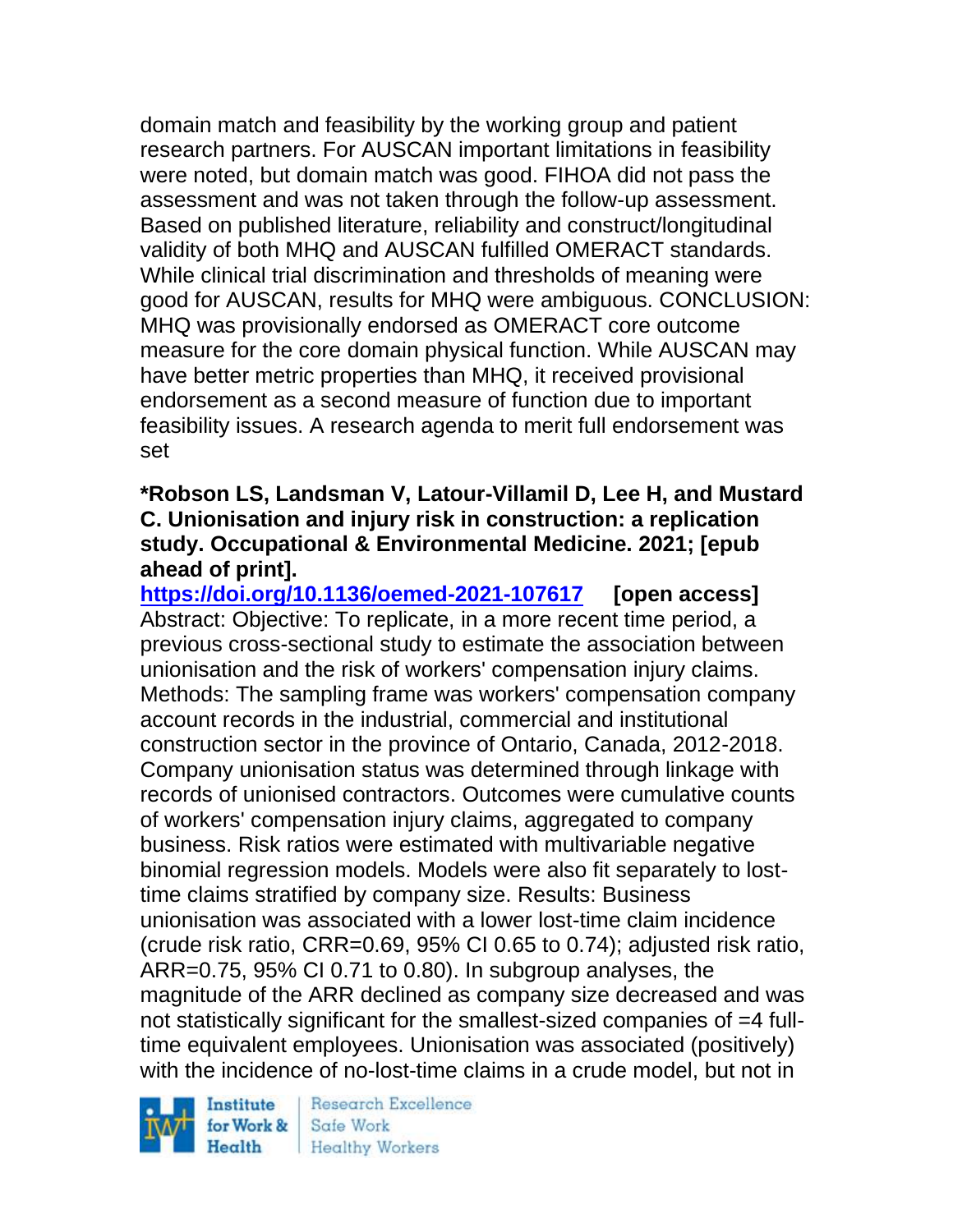an adjusted one (CRR=1.80, 95% CI 1.71 to 1.89; ARR=1.04, 95% CI 0.98 to 1.09). Conclusions: Company unionisation was associated with a lower risk of lost-time workers' compensation injury claims, corroborating a similar study from an earlier time period. The protective effect of unionisation declined as company size decreased. In contrast to the previous study, a positive relationship between company unionisation and no-lost-time claim incidence was not found, due in part to a methodological refinement.

# **\*Somani R, Muntaner C, Hillan E, Velonis AJ, and Smith P. A systematic review: effectiveness of interventions to de-escalate workplace violence against nurses in healthcare settings. Safety and Health at Work. 2021; 12(3):289-295.**

# **<https://doi.org/10.1016/j.shaw.2021.04.004>**

Abstract: Workplace violence (WPV) is an increasing cause of concern around the globe, and healthcare organizations are no exception. Nurses may be subject to all kinds of workplace violence due to their frontline position in healthcare settings. The purpose of this systematic review is to identify and consider different interventions that aim to decrease the magnitude/prevalence of workplace violence against nurses. The standard method by Preferred Reporting Items for Systematic Reviews and Meta-Analyses (PRISMA, 2009) has been used to collect data and assess methodological quality. Altogether, twenty-six studies are included in the review. The intervention procedures they report on can be grouped into three categories: stand-alone trainings designed to educate nurses; more structured education programs, which are broader in scope and often include opportunities to practice skills learned during the program; multicomponent interventions, which often include organizational changes, such as the introduction of workplace violence reporting systems, in addition to workplace violence training for nurses. By comparing the findings, a clear picture emerges; while standalone training and structured education programs can have a positive impact, the impact is unfortunately limited. In order to effectively combat workplace violence against nurses, healthcare organizations must implement multicomponent interventions, ideally involving all stakeholders

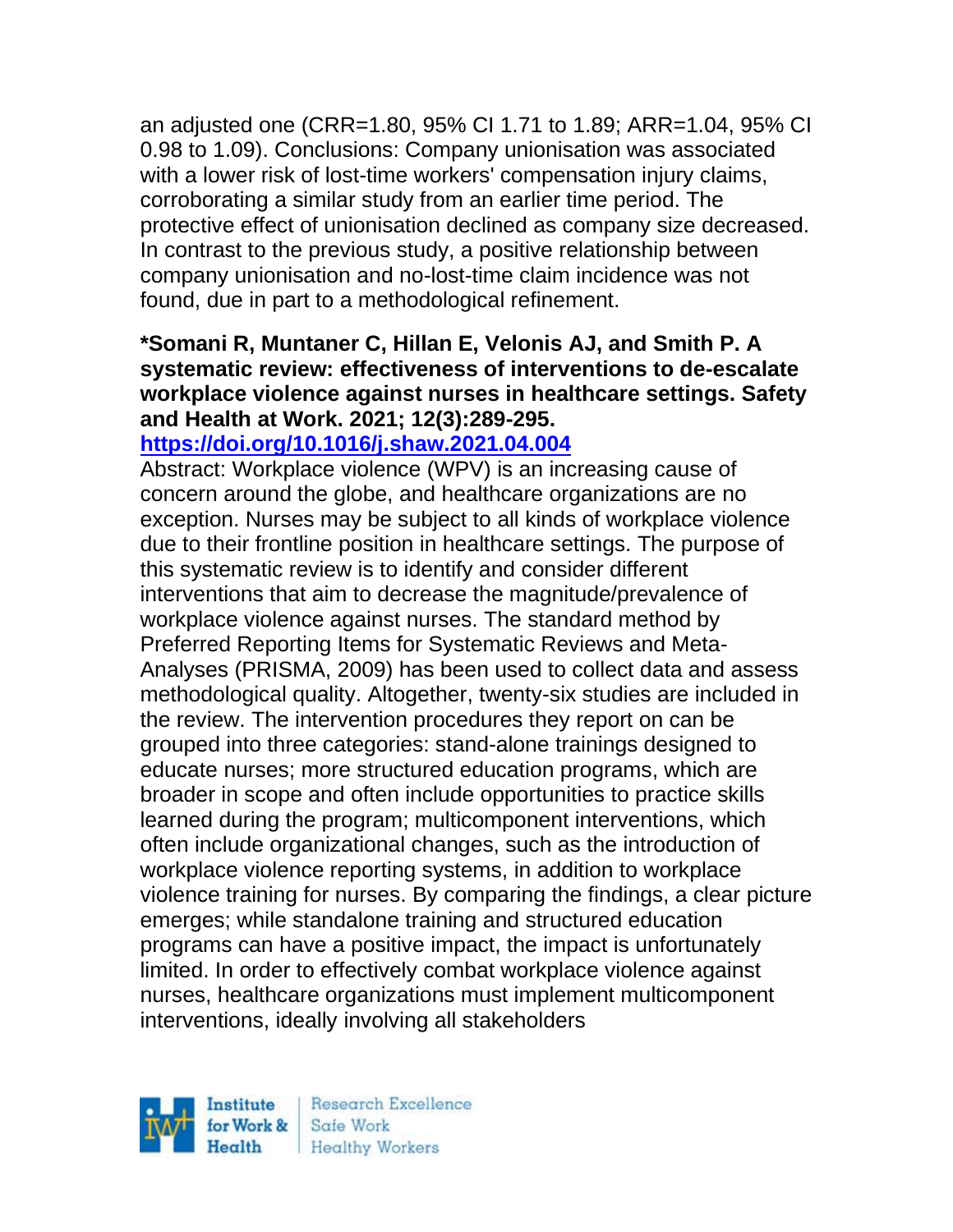#### **Almhdawi KA, Obeidat D, Kanaan SF, Hajela N, Bsoul M, Arabiat A, et al. University professors' mental and physical well-being during the COVID-19 pandemic and distance teaching. Work. 2021; 69(4):1153-1161.**

# **<https://doi.org/10.3233/WOR-205276>**

Abstract: Background: Strict strategies including lockdowns and working from home were adopted worldwide during the coronavirus (COVID-19) pandemic. University professors suddenly shifted to work from home adopting distance teaching. Objectives: This study aimed to investigate Health-Related Quality of Life (HRQoL) and its associated occupational and health factors during COVID-19 among university professors. Methods: A cross-sectional design targeted university professors of all majors in Jordan. The study selfadministered survey included demographics and lifestyle data, 12 item Short Form health survey (SF-12), Depression Anxiety Stress Scale (DASS 21), professor' evaluation of distance teaching, Neck Disability Index (NDI), and International Physical Activity Questionnaire (IPAQ). Descriptive analyses were conducted to demonstrate primary outcome measures data. Factors associated with HRQoL were determined using a multiple variable linear regression analysis. Results: A total of 299 university professors successfully completed the study. Participants' SF-12 physical health component score was 74.08 ( $\pm$ 18.5) and 65.74 ( $\pm$ 21.4) for mental health component. Higher depression, stress, neck disability, and weight change were significantly associated with lower HRQoL level. While higher satisfaction with distance teaching, health selfevaluation, and work load change were significantly associated with higher HRQoL level. The regression model explained 66.7%of the variance in professors' HRQoL ( $r2 = 0.667$ ,  $F = 82.83$ ,  $P < 0.001$ ). Conclusions: Jordanian university professors demonstrated good HRQoL and mental health levels during COVID-19 lockdown. Factors associated with professors' HRQoL should be considered by academic institutions in determining the best occupational setup of teaching activities in future pandemics.

**Blafoss R, Vinstrup J, Skovlund SV, Lopez-Bueno R, Calatayud J, Clausen T, et al. Musculoskeletal pain intensity in different body regions and risk of disability pension among female eldercare workers: prospective cohort study with 11-year** 

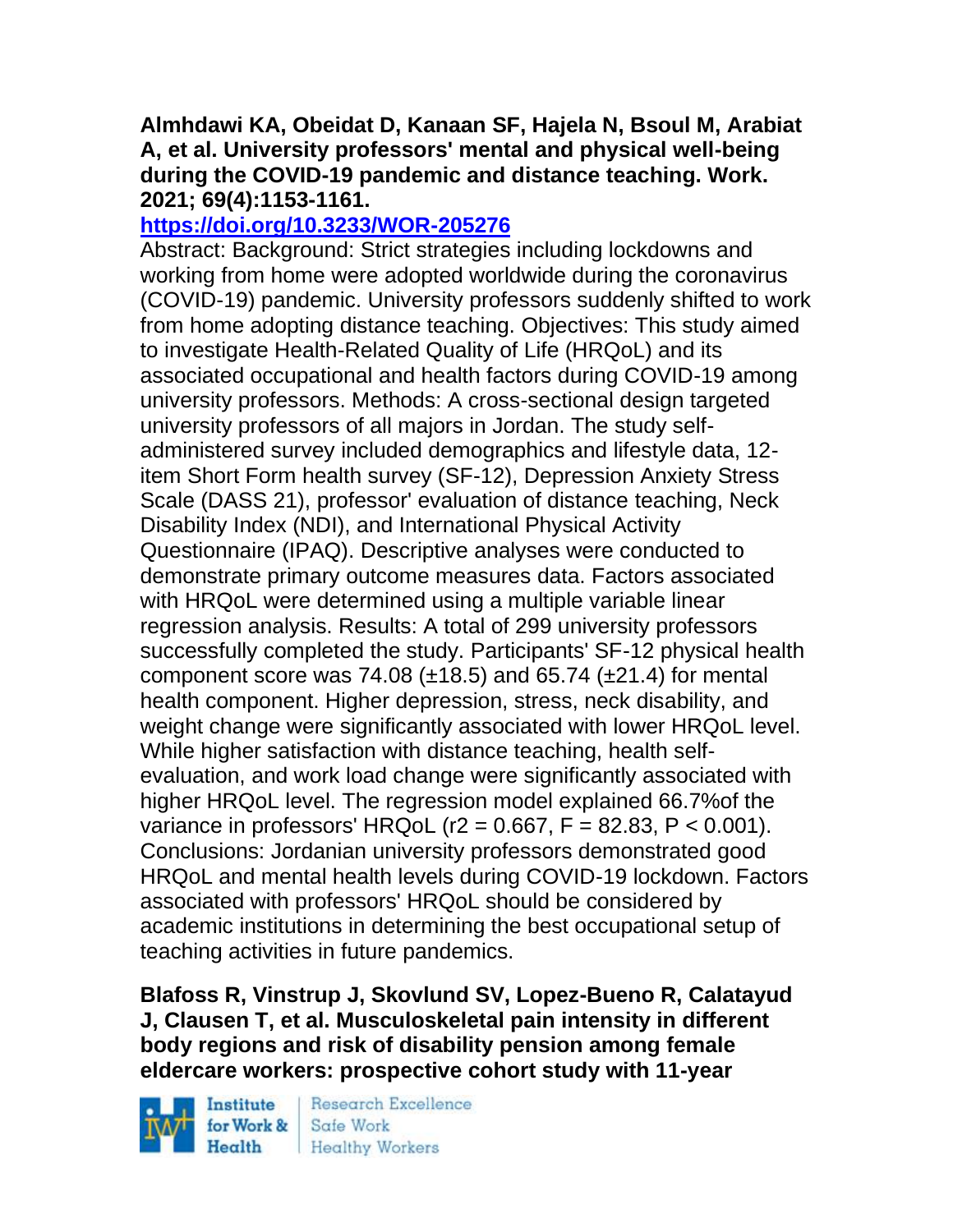## **register follow-up. BMC Musculoskeletal Disorders. 2021; 22(1):771.**

**<https://doi.org/10.1186/s12891-021-04655-1> [open access]** Abstract: Background: Musculoskeletal pain is a risk factor for leaving the labour market temporarily and permanently. While the presence of multi-site pain increases the risk of disability pension, we lack detailed knowledge about pain intensity as a risk factor. This study investigated the association between musculoskeletal pain intensity in different body regions and risk of future disability pension among eldercare workers. Methods: Eight thousand seven hundred thirtyone female eldercare workers replied to a questionnaire on work and health in 2005 and were followed for 11 years in the Danish Register for Evaluation of Marginalization. Time-to-event analyses estimated hazard ratios (HR) for disability pension from pain intensities (0-9 numeric rating scale (NRS)) in the low-back, neck/shoulders, and knees during the previous 3 months. Analyses were mutually adjusted for pain regions, age, education, lifestyle, psychosocial work factors, and physical exertion at work. Results: During 11-year followup, 1035 (11.9%) of the eldercare workers received disability pension. For all body regions among all eldercare workers, doseresponse associations were observed between higher pain intensity and risk of disability pension ( $p < 0.001$ ). The risk for disability pension was increased when reporting "very high" pain levels (=7 points on the 0-9 NRS) in the low-back (HR 2.19, 95% CI 1.70-2.82), neck/shoulders (HR 2.34, 95% CI 1.88-2.92), and knees (HR 1.89, 95% CI 1.44-2.47). Population attributable risks (PAR) were 15.5, 23.2, and 9.6% for pain > 2 on NRS in the low-back, neck/shoulders, and knees, respectively, indicating that 15.5, 23.2, and 9.6% fewer eldercare workers would likely receive disability pension if the pain intensity was reduced to 2 or less. For workers =45 years and > 45 years, PAR was highest for neck/shoulder pain (27.6%) and low-back pain (18.8%), respectively. Conclusions: The present study found positive dose-response associations between pain intensity in the low-back, neck/shoulders, and knees, and risk of disability pension during 11-year follow-up. Moderate to very high levels of musculoskeletal pain in eldercare workers should, therefore, be considered an early warning sign of involuntary premature exit from the labour market. These findings underscore the importance of

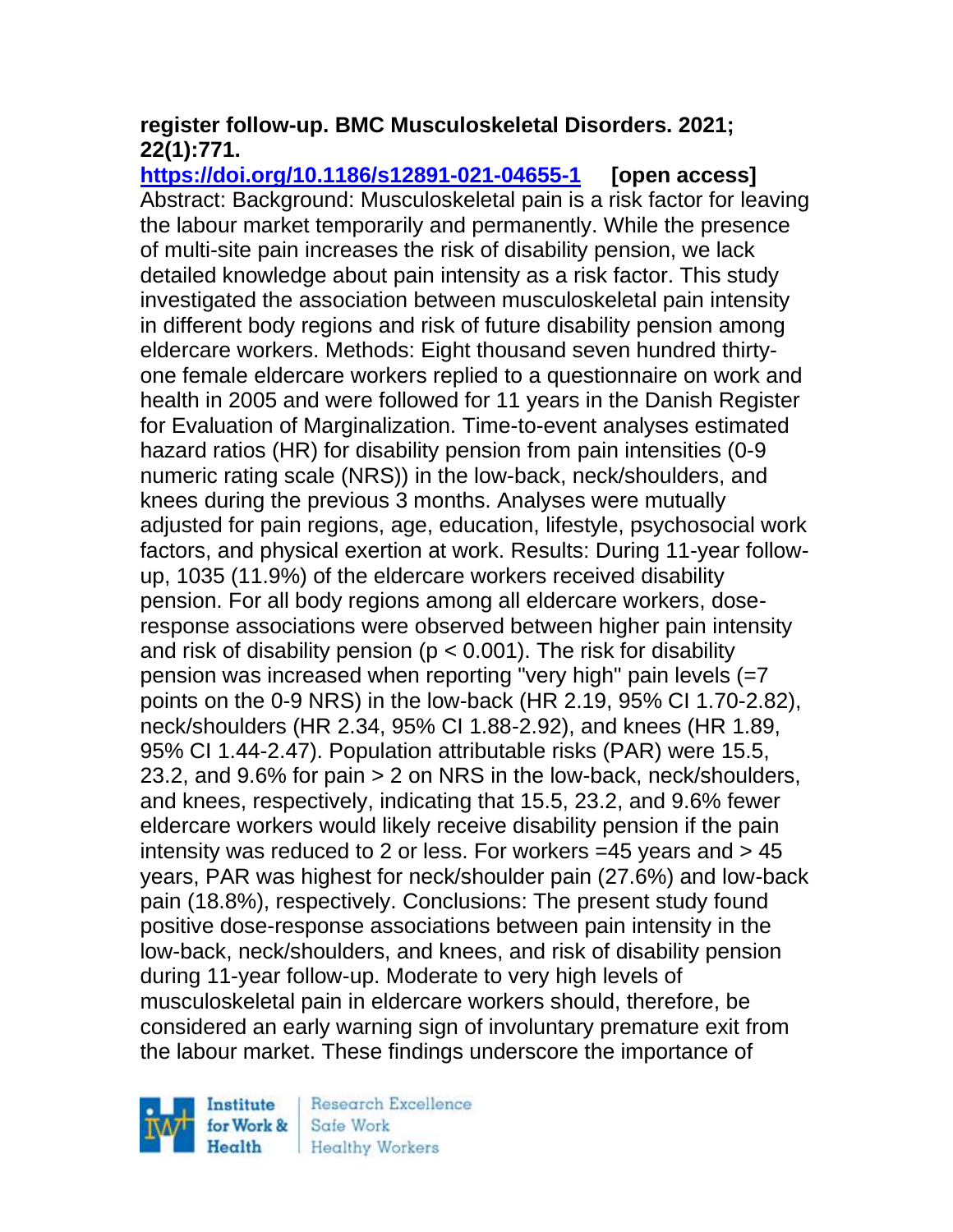preventing, managing, and reducing musculoskeletal pain to ensure a long and healthy working life.

#### **Cherry N, Barrie JR, Beach J, Galarneau JM, Mhonde T, and Wong E. Respiratory outcomes of firefighter exposures in the Fort Mcmurray fire: a cohort study from Alberta Canada. Journal of Occupational & Environmental Medicine. 2021; 63(9):779-786. <https://doi.org/10.1097/JOM.0000000000002286>**

Abstract: Objective: Determine effects on respiratory health of firefighters attending a catastrophic wildfire. Methods: Within the Alberta Administrative Health Database, we identified five communitybased controls for each firefighter in a cohort of 1234 deployed to the 2016 Fort McMurray fire. Spirometry records were identified and a stratified sample assessed clinically. We estimated PM2.5 particles exposure. Results: Firefighters had an increased risk of asthma consultation post-fire (OR new onset asthma = 2.56; 95%CI 1.75 to 3.74). Spirometry showed decreased FEV1 and FVC with increasing exposure. In the clinical assessment, 20% had a positive MCT and 21% BWT. Those with ongoing fire-related symptoms had a higher concurrence of positive MCT and BWT (OR = 4.35; 95%CI 1.11 to 17.12). Lower diffusion capacity related to higher exposure. Conclusions: Massive exposures during a wildfire are associated with non-resolving airways damage.

**Dong S, Eto O, and Spitz C. Barriers and facilitators to requesting accommodation among individuals with psychiatric disabilities: a qualitative approach. Journal of Vocational Rehabilitation. 2021; 55(2):207-218.** 

**<https://doi.org/10.3233/JVR-211157>** 

**Guhne U, Pabst A, Lobner M, Breilmann J, Hasan A, Falkai P, et al. Employment status and desire for work in severe mental illness: results from an observational, cross-sectional study. Social Psychiatry and Psychiatric Epidemiology. 2021; 56(9):1657-1667.** 

**<https://doi.org/10.1007/s00127-021-02088-8>** 

Abstract: Purpose: People with a severe mental illness (SMI) are at particular risk of occupational exclusion. Among the approaches to occupational rehabilitation, supported employment (SE) has been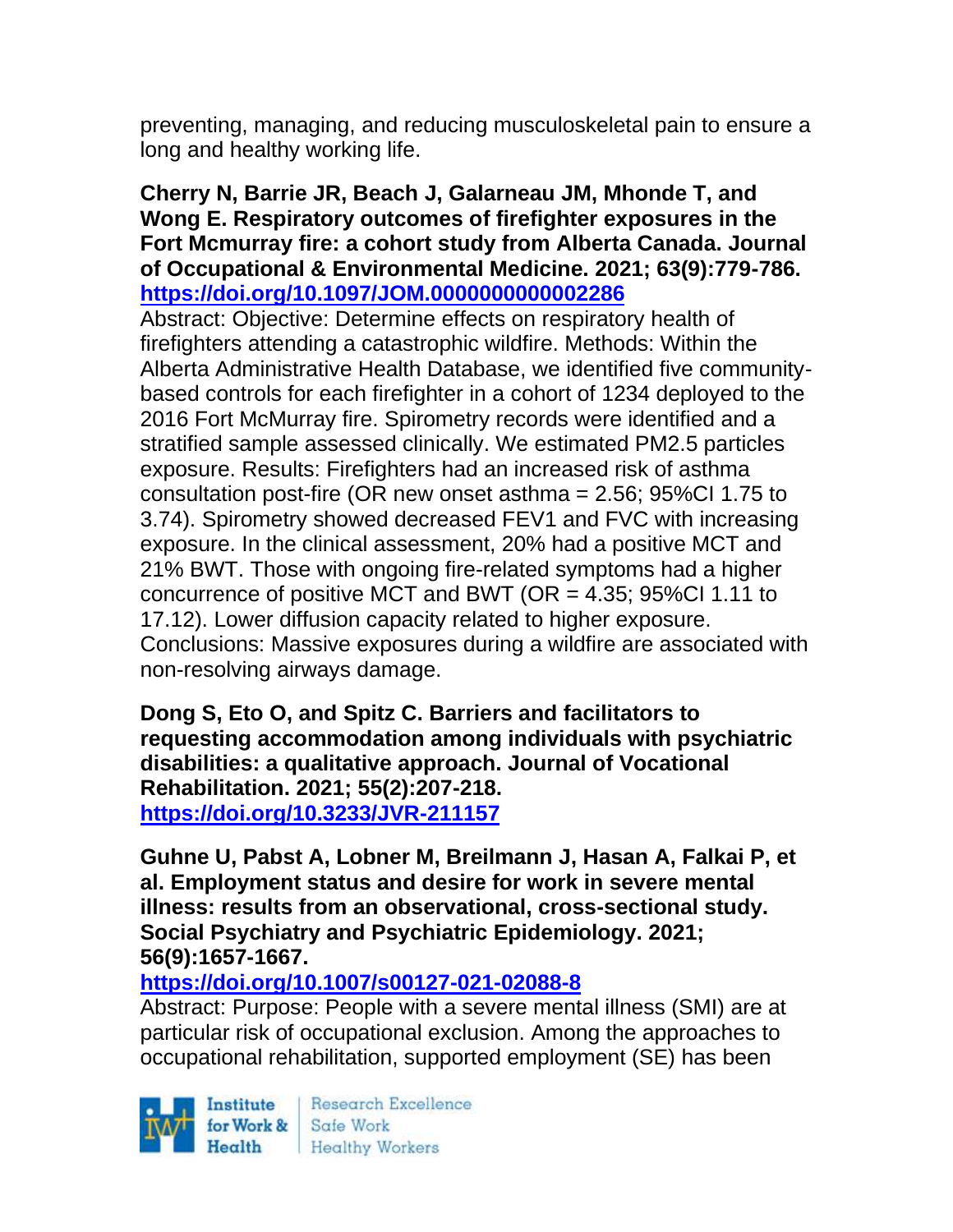proven to be the most effective. A requirement to enter SE-programs is that individuals must want to seek competitive employment. The aim of this work is to investigate the relationship between serious mental illness and the desire to work including potential predictors. Methods: This is a cross-sectional observational study of patients with SMI aged 18-65 years ( $n = 397$ ). Patients were interviewed by trained staff using standardised instruments. The relationship between potential predictors and a strong preference for employment were analysed using a hierarchic binary logistic regression model. Results: Only about one-quarter (27.9%) of SMI patients is in competitive employment. Another quarter is unemployed (25.9%). Results show that the desire for competitive employment is strong among more than half of the SMI patients. Among the unemployed, two-thirds express a strong desire for work. These individuals are an ideal target group for SE interventions. Comorbid chronic physical illness, diagnosis, and the subjectively judged ability to work are associated with the desire for work. Conclusion: Our data confirm a substantial exclusion of individuals with SMI from the workforce. In general, care needs for workplace interventions are not being met and leave much room for improvement. In addition to employment status, the desire for work should be routinely assessed. Study registration: The study was registered in the German Clinical Trials Register (DRKS) (

https://www.drks.de/drks\_web/navigate.do?navigationId=trial.HTML& TRIAL\_ID=DRKS00015801 ) and under the WHO-Platform "International Clinical Trials Registry Platform" (ICTRP) ( https://apps.who.int/trialsearch/Trial2.aspx?TrialID=DRKS00015801) under the registration number DRKS00015801 before the start of recruitment (Registration date: 21.02.2019).

**Kugathasan TA, Lecot F, Laberge S, Tremblay J, and Mathieu ME. Health-related and lifestyle factors as predictors of intentions to improve lifestyle habits in employees participating in a workplace health promotion program. Journal of Occupational & Environmental Medicine. 2021; 63(9):e612-e621. <https://doi.org/10.1097/JOM.0000000000002306>** 

Abstract: Objectives: To explore employees' intentions to improve lifestyle habits, investigate the health and lifestyle-related predictors of these intentions, and how it translated into behavioral

Institute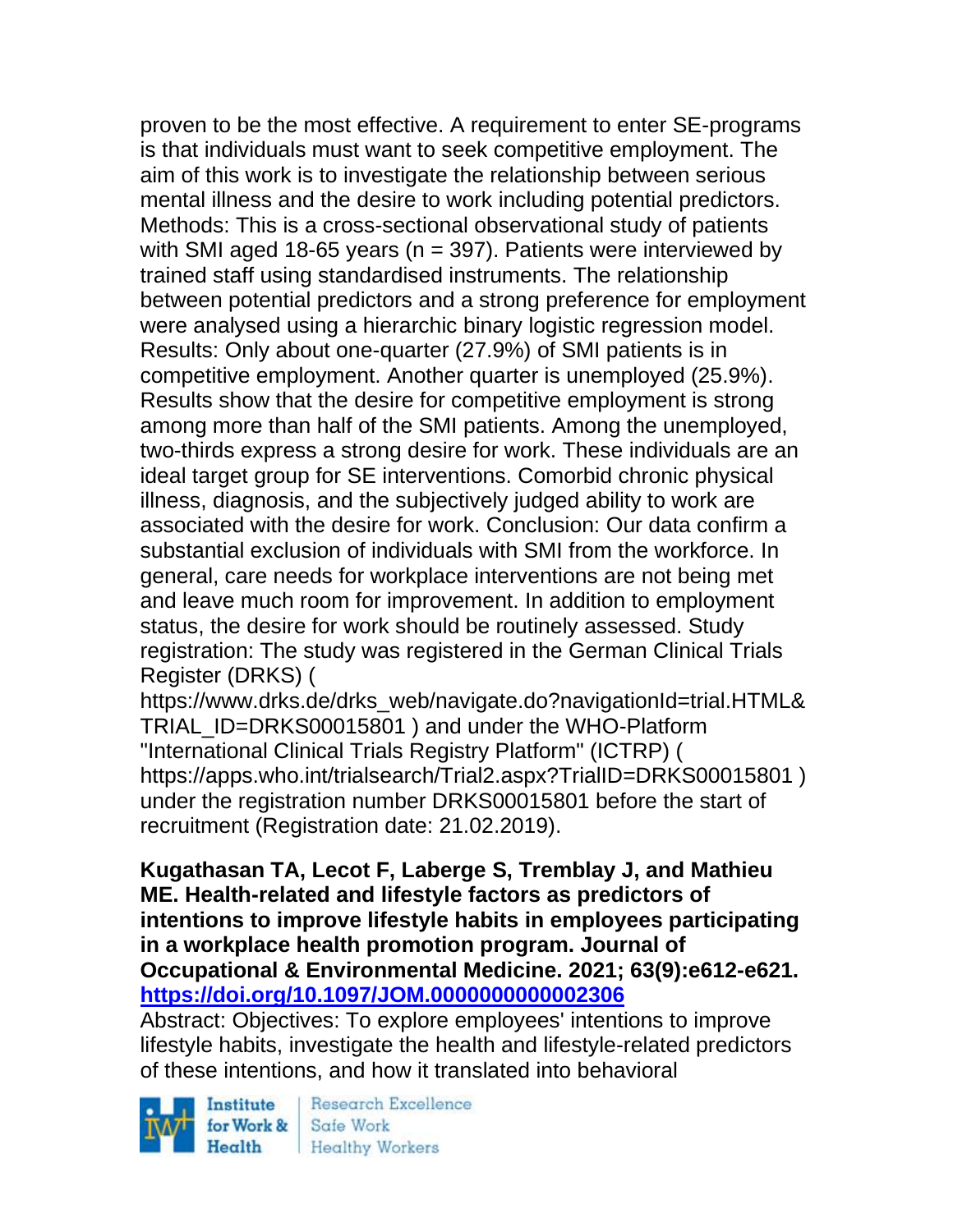improvement. Methods: Employees participating in the Activate Your Health WHPP completed a questionnaire of their demographics, health-related variables, as well as six lifestyle habits and intention to improve them. Results: At baseline  $(n = 2729)$ , most employees wanted to focus on physical activity and eating habits. Many predictors were identified for each intention. Majority of intentions were associated with behavioral improvement post-program ( $n =$ 525), especially in High. Conclusions: In the context of WHPPs, intention to improve may lead to actual behavioral improvement. Exploring employees' intentions to improve various lifestyle habits at the start of the program could improve the effectiveness of these programs.

#### **Lovejoy M, Kelly EL, Kubzansky LD, and Berkman LF. Work redesign for the 21st century: promising strategies for enhancing worker well-being. American Journal of Public Health. 2021; e1-e9.**

# **<https://doi.org/10.2105/AJPH.2021.306283>**

Abstract: Work is a key social determinant of population health and well-being. Yet, efforts to improve worker well-being in the United States are often focused on changing individual health behaviors via employer wellness programs. The COVID-19 health crisis has brought into sharp relief some of the limitations of current approaches, revealing structural conditions that heighten the vulnerability of workers and their families to physical and psychosocial stressors. To address these gaps, we build on existing frameworks and work redesign research to propose a model of work redesign updated for the 21st century that identifies strategies to reshape work conditions that are a root cause of stress-related health problems. These strategies include increasing worker schedule control and voice, moderating job demands, and providing training and employer support aimed at enhancing social relations at work. We conclude that work redesign offers new and viable directions for improving worker well-being and that guidance from federal and state governments could encourage the adoption and effective implementation of such initiatives. (Am J Public Health. Published online ahead of print September 9, 2021: e1-e9. https://doi.org/10.2105/AJPH.2021.306283)

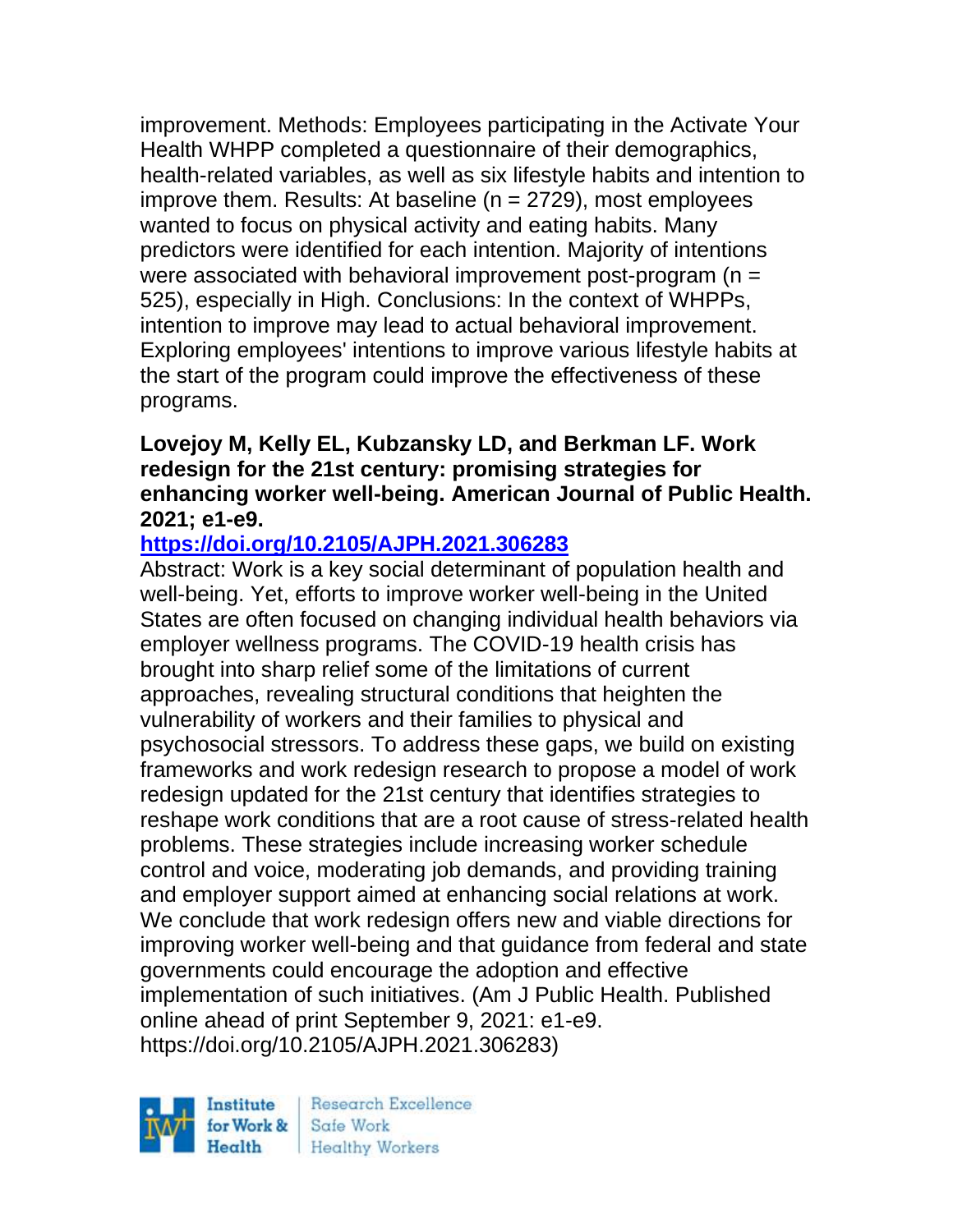**Lucan SC, Goodwin SK, Lozano M, Pak S, and Freitas M. Severe acute respiratory syndrome coronavirus 2 (SARS-CoV-2) testing for essential food production workers: evolving thinking, pilot testing, and lessons learned. Public Health. 2021; 197:56-62. <https://doi.org/10.1016/j.puhe.2021.06.014> [open access]** Abstract: An essential part of U.S. coronavirus disease 2019 (COVID-19) critical infrastructure is the country's food-production workforce. Keeping food-production workers safe during the COVID-19 pandemic has meant added workplace protections. Protection guidance came early from the Federal Government. Absent from such guidance were strategies to screen for the causative virus. Without viral screening, some food companies had outbreaks; some facilities had to close. Companies interested in viral screening had to devise their own strategies. One company devised a strategy having three main goals: (1) detecting asymptomatic infections, before opportunity for spread; (2) identifying workplace clusters, to indicate potential protection breakdowns; and (3) comparing company results to community infection rates. The company decided on pilot screenings at two U.S. production plants. Screenings involved mandatory viral testing (through reverse transcription polymerase chain reaction) and optional antibody testing (both immunoglobulins G and M). Pilot screenings showed benefits along with limitations: (1) detecting asymptomatic infections, but at questionably relevant time points; (2) identifying infection clusters, but with uncertain sites of transmission; (3) showing relatively low rates of infection, but absent details for meaningful community comparisons. Establishing a worker screening process was an enormous undertaking. Company employees had to stretch job roles and were distracted form usual responsibilities. Whether other companies would find sufficient benefits to justify similar screening is unclear. Moving forward, new Federal leadership could provide greater support for, and assistance with, worker screenings. In addition, new technologies could make future screenings more feasible and valuable. The worker screening experience from this pandemic offers learnings the next.

# **O'Sullivan M, Cross C, and Lavelle J. Good or bad jobs? Characteristics of older female part-time work. Industrial Relations Journal. 2021; 52(5):423-441.**

**<https://doi.org/10.1111/irj.12343>** 

Institute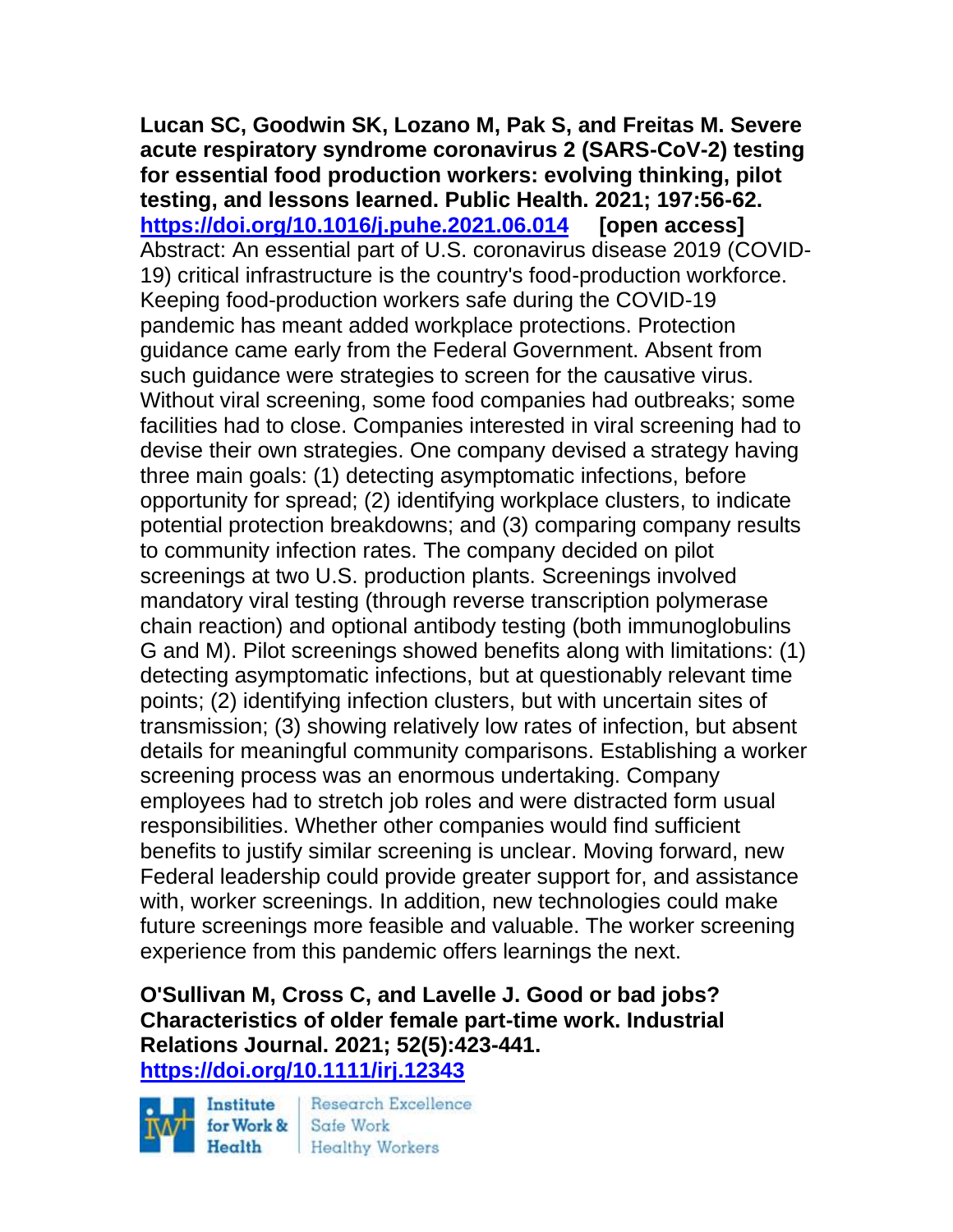Abstract: Abstract Despite consistently high rates of part-time employment among older women, the quality of this cohort's work is largely under-researched with the focus being mainly on younger women. To address this gap, our paper engages with the key strands of this debate age, gender and employment status to interrogate the job characteristics and position of this worker cohort in the Irish labour market. Findings reveal notable differences between this cohort's job characteristics compared with those of other part-time workers and older women working full-time. These job characteristics include low-wage employment in poor-quality jobs, suggesting that job quality is influenced by age, gender and employment status, raising concerns regarding the likelihood for precarious employment among this cohort. In addition to individual-level consequences, this study's findings have major implications for public and organisational policy on part-time labour market participation, highlighting the need for a new research agenda on older workers

**Rey RO, de Melo RRS, and Costa DB. Design and implementation of a computerized safety inspection system for construction sites using UAS and digital checklists: smart Inspecs. Safety Science. 2021; 143:105430. <https://doi.org/10.1016/j.ssci.2021.105430>** 

**Topriceanu CC, Wong A, Moon JC, Hughes AD, Chaturvedi N, Conti G, et al. Impact of lockdown on key workers: findings from the COVID-19 survey in four UK national longitudinal studies. Journal of Epidemiology & Community Health. 2021; 75(10):955- 962.** 

**<https://doi.org/10.1136/jech-2020-215889> [open access]** Abstract: BACKGROUND: Key workers played a pivotal role during the national lockdown in the UK's response to the COVID-19 pandemic. Although protective measures have been taken, the impact of the pandemic on key workers is yet to be fully elucidated. METHODS: Participants were from four longitudinal agehomogeneous British cohorts (born in 2001, 1990, 1970 and 1958). A web-based survey provided outcome data during the first UK national lockdown (May 2020) on COVID-19 infection status, changes in financial situation, trust in government, conflict with people around, household composition, psychological distress, alcohol consumption,

Institute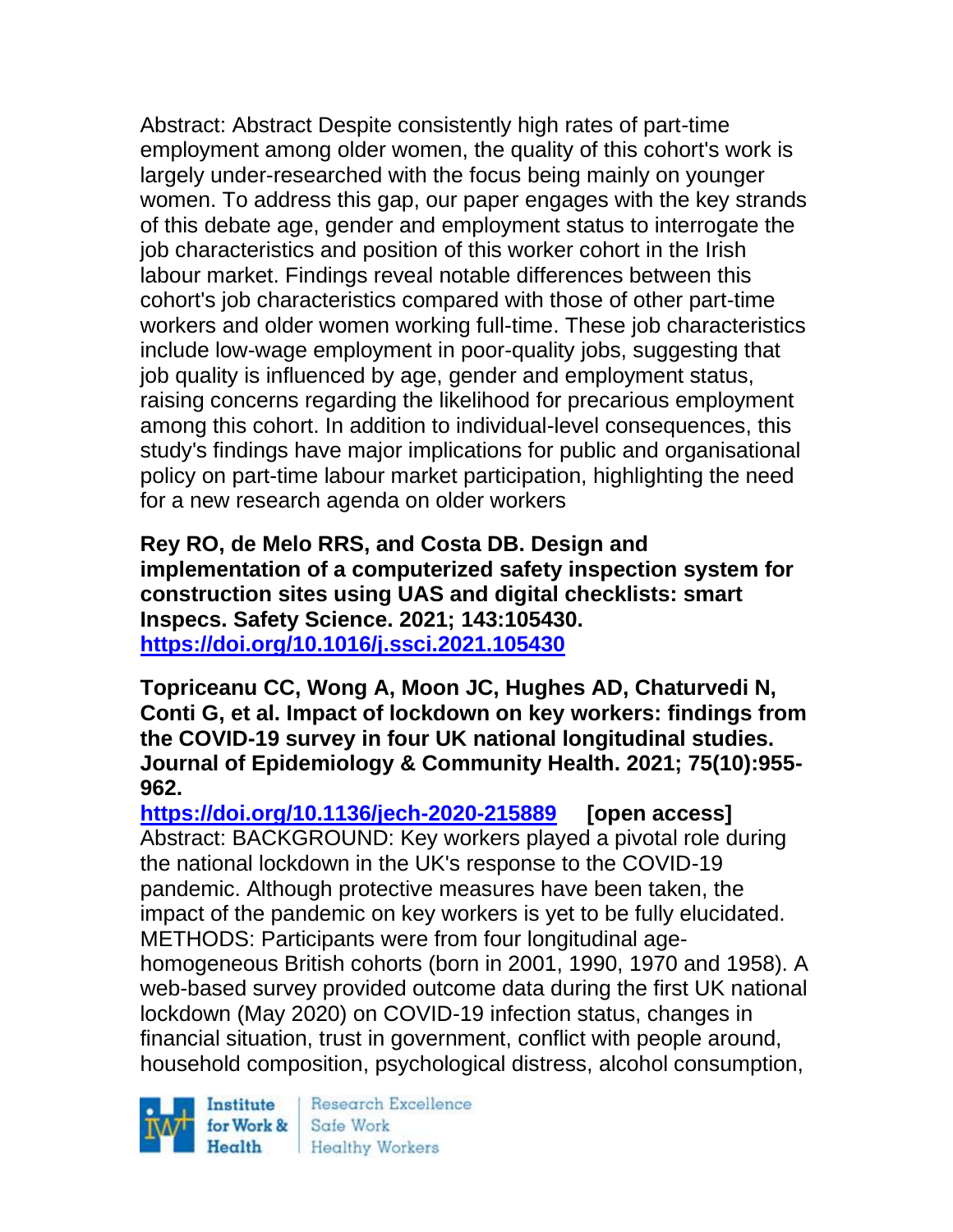smoking and sleep duration. Generalised linear models with logit link assessed the association between being a key worker and the above outcomes. Adjustment was made for cohort design, non-response, sex, ethnicity, adult socioeconomic position (SEP), childhood SEP, the presence of a chronic illness and receipt of a shielding letter. Meta-analyses were performed across the cohorts. FINDINGS: 13 736 participants were included. During lockdown, being a key worker was associated with increased chances of being infected with COVID-19 (OR 1.43, 95% CI 1.22 to 1.68) and experiencing conflict with people around (OR 1.19, 95% CI 1.03 to 1.37). However, key workers were less likely to be worse off financially (OR 0.32, 95% CI 0.24 to 0.65), to consume more alcohol (OR 0.88, 95% CI 0.79 to 0.98) or to smoke more (OR 0.60, 95% CI 0.44 to 0.80) during lockdown. Interestingly, being a key worker was not associated with psychological distress (OR 0.95, 95% CI 0.85 to 1.05). INTERPRETATION: Being a key worker during the first UK COVID-19 lockdown was a double-edged sword, with both benefits and downsides. The UK government had the basic duty to protect its key workers from SARS-CoV-2 infection, but it may have failed to do so, and there is an urgent need to rectify this in light of the ongoing third wave

**Yang B, Mustafa RA, Bossuyt PM, Brozek J, Hultcrantz M, Leeflang MMG, et al. GRADE Guidance: 31. Assessing the certainty across a body of evidence for comparative test accuracy. Journal of Clinical Epidemiology. 2021; 136:146-156. <https://doi.org/10.1016/j.jclinepi.2021.04.001> [open access]** Abstract: OBJECTIVES: This article provides GRADE guidance on how authors of evidence syntheses and health decision makers, including guideline developers, can rate the certainty across a body of evidence for comparative test accuracy questions. STUDY DESIGN AND SETTING: This guidance extends the previously published GRADE guidance for assessing certainty of evidence for test accuracy to scenarios in which two or more index tests are compared. Through an iterative brainstorm-discussion-feedback process within the GRADE working group, we developed a guidance accompanied by practical examples. RESULTS: Rating the certainty of evidence for comparative test accuracy shares many concepts and ideas with the existing GRADE guidance for test accuracy. The rating